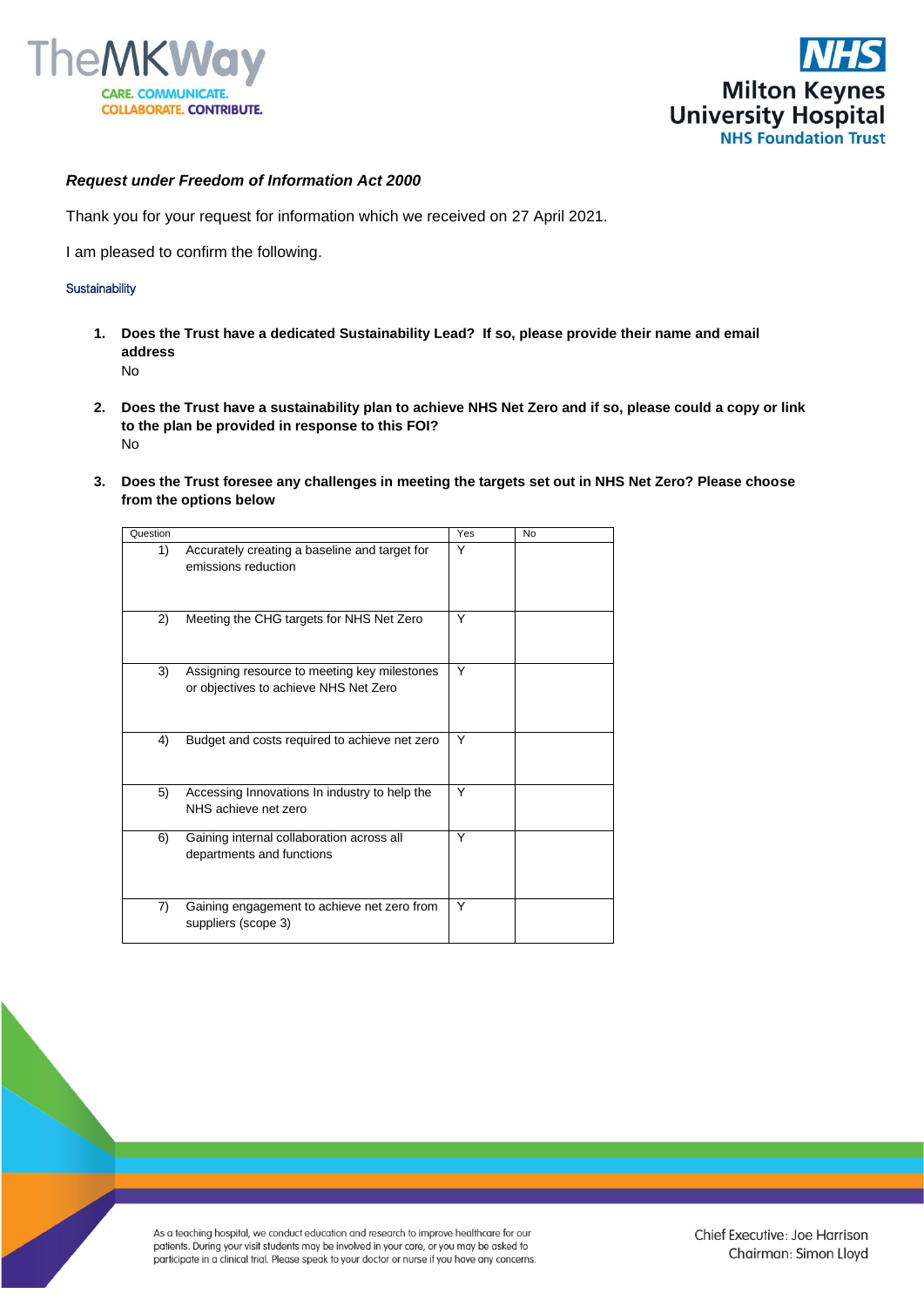**4. Does the Trust have a designated budget set aside to make environmental improvements? if so, what are the amounts?**

| FY22/23 | No funding currently identified |
|---------|---------------------------------|
| FY23/24 | No funding currently identified |
| FY24/25 | No funding currently identified |

- 5. **Is the Trust participating in one of the 40 Net Zero Carbon Hospital Standard Framework builds? if yes, please provide site information together with the start and completion dates for build.** No
- 6. **Is the Trust working towards discouraging petrol or diesel cars onsite across the Trust estate? if yes is there a date for introducing this measure and any further detail you can provide?** No
- **7. What organisations or information sources does the Sustainability Lead and/or Trust consult, to broaden their knowledge of key sustainability initiatives, to seek guidance and inspiration or to research?**  N/A
- **8. Please highlight the statement/s which most closely relate to the Trusts belief in sustainability and value**

The Trust believes that, as new technologies and access to better, more sustainable materials evolves, this should have no cost increase of equipment and consumables.

The Trust believes that, as new technologies and access to better, more sustainable materials evolve, this may significantly increase the cost of equipment and consumables. The additional cost will have to be absorbed by the supplier.

The Trust believes that as new technologies and access to better, more sustainable materials evolve, this may significantly increase the cost of equipment and consumables. The additional cost will have to be absorbed mutually by supplier and the NHS

The Trust believes that as new technologies and access to better, more sustainable materials evolve this may significantly increase the cost of equipment and consumables. The additional cost will have to be absorbed by NHS funding

**9. Does the Trust have plans to improve or focus on any of the following net zero themes in the next two years (please highlight or add a mark next to as many options that apply)**

| <b>Building and Environmental Infrastructure</b> | Upgrading and improving<br>existing buildings |  |
|--------------------------------------------------|-----------------------------------------------|--|
|                                                  | Optimising buildings                          |  |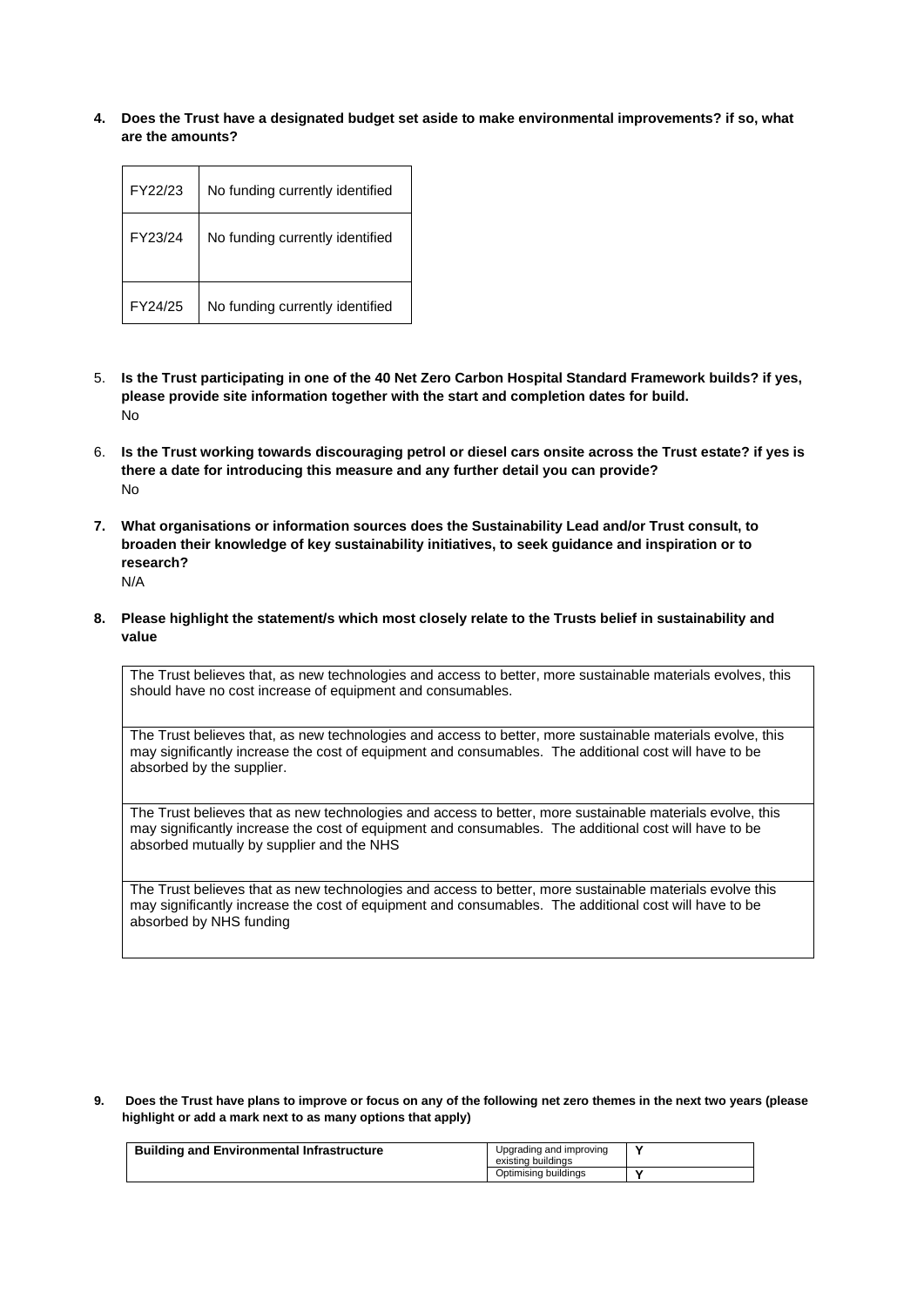|                                                        | New builds with                               | Υ |
|--------------------------------------------------------|-----------------------------------------------|---|
|                                                        | sustainable requirements                      |   |
|                                                        | (please specify what the                      |   |
|                                                        | requirements are and what                     |   |
|                                                        | buildings are planned)                        |   |
|                                                        | Biodiversity planting, storm                  | Y |
|                                                        | roofs, sustainably sourced                    |   |
|                                                        | cladding                                      |   |
| <b>Energy Consumption</b>                              | Real time energy                              | Y |
|                                                        | monitoring technology                         |   |
|                                                        | Onsite renewable energy                       | Y |
|                                                        | and heat generation                           |   |
|                                                        | Removing oil and coal                         | Y |
|                                                        | heating systems                               |   |
| <b>Capital Equipment updates across Theatres with</b>  | None identified                               |   |
| sustainable features and technology                    |                                               |   |
| Capital Equipment updates across CSSD with sustainable | None identified                               |   |
| features and technology                                |                                               |   |
| MedTech and Technology investment to minimise the use  | Yes                                           |   |
|                                                        |                                               |   |
| of paper and storage/archive requirements              |                                               |   |
| Better waste management arrangements (minimising       | Yes                                           |   |
| landfill)                                              |                                               |   |
| <b>Fleet Management</b>                                | <b>Green Fleet Review</b>                     | Y |
|                                                        | EV Logistics and                              | Υ |
|                                                        | Ambulances                                    |   |
|                                                        | <b>EV Lease Options</b>                       | Y |
|                                                        | Free EV parking onsite or                     |   |
|                                                        | other patient or visitor                      | N |
|                                                        | initiatives to discourage the                 |   |
|                                                        | use of petrol or diesel                       |   |
|                                                        | vehicles on site?                             |   |
| <b>Supply Chain</b>                                    | Reduction in single use                       | Υ |
|                                                        | plastic                                       |   |
|                                                        | Low Carbon Emission                           | N |
|                                                        | supply chain (Moving to                       |   |
|                                                        | European or UK                                |   |
|                                                        | manufactured products)                        |   |
|                                                        | Metal Instrument                              | N |
|                                                        | Reprocessing                                  |   |
|                                                        | Device Reuse and                              | N |
|                                                        | Refurbishment                                 |   |
|                                                        | Zero paper-based                              | Υ |
|                                                        | procurement approaches                        |   |
|                                                        | Process and Product                           | Υ |
|                                                        | Innovation                                    |   |
|                                                        | Bio-based polymers                            | N |
|                                                        | Electrified logistics and                     | N |
|                                                        | freight requirements                          |   |
|                                                        | Commitment to NHS net                         | N |
|                                                        | zero suppliers only                           |   |
|                                                        | Increased weighting in                        | N |
|                                                        | tenders to Sustainability                     |   |
|                                                        | and social value (please                      |   |
|                                                        | specify estimated                             |   |
|                                                        | percentage weighting<br>increase if relevant) |   |
|                                                        | <b>Decarbonised Construction</b>              | Υ |
|                                                        | and sustainable building                      |   |
|                                                        | methods/technologies                          |   |
| <b>Supply Chain Innovation</b>                         | Supplier contributions to                     | N |
|                                                        | ongoing innovation and                        |   |
|                                                        | research in the field of                      |   |
|                                                        | environmental                                 |   |
|                                                        | sustainability                                |   |
|                                                        | Pilots with key NHS                           |   |
|                                                        | Suppliers                                     |   |
|                                                        |                                               |   |

## **Social Value (Procurement and Initiatives)**

- **10. Does the Trust include social value and community engagement within their definition of "Sustainability ?**  No
- **11. Does the Trust champion or participate in any social value projects? If yes, please can you provide a toplevel list of projects ongoing or that are planned in the next 24 months**  No
- **12. Does the Trust prioritise particular themes as part of their social value and community engagement activity?**  No